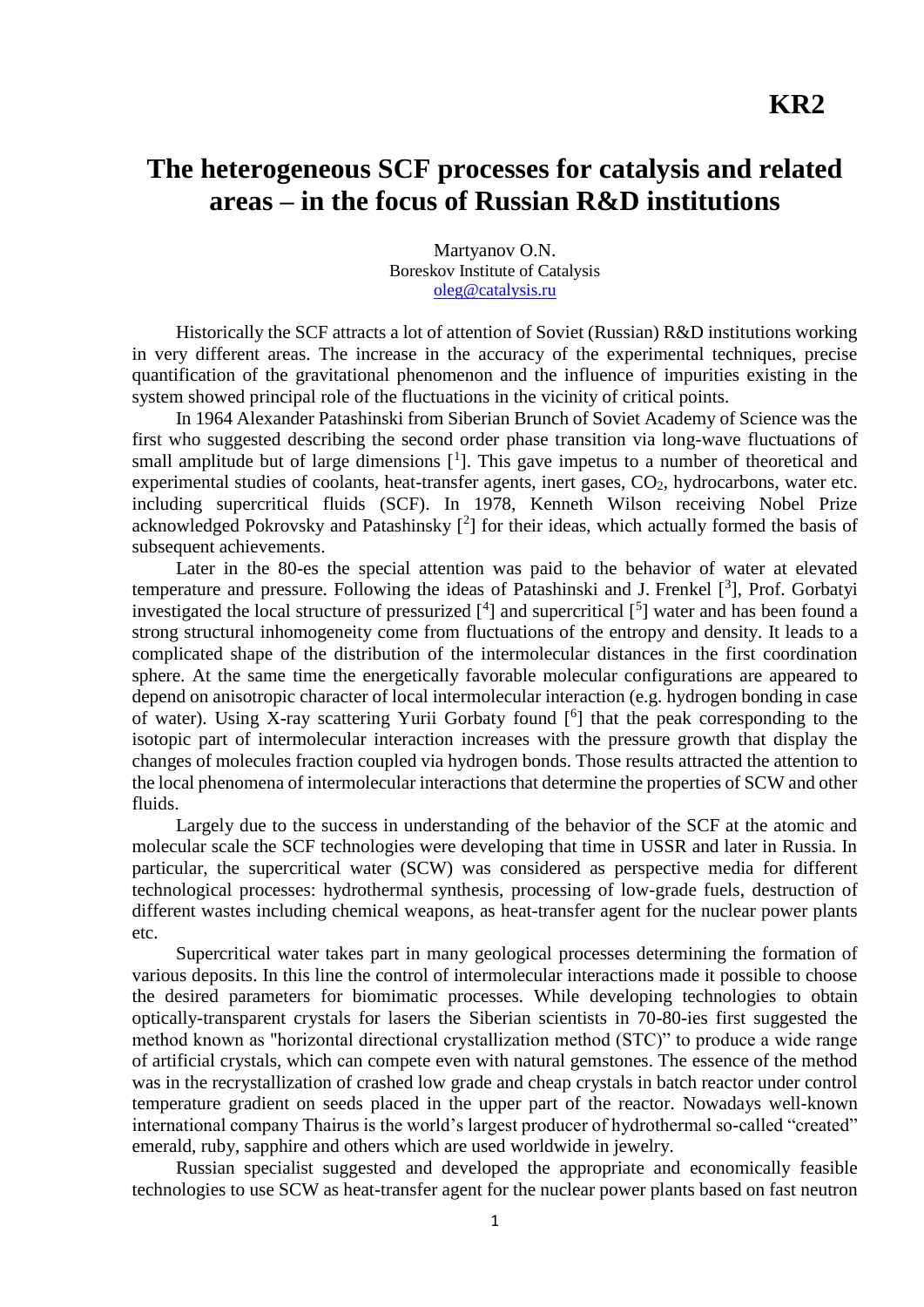reactors. The SCW allows one to decrease of thermal losses, increase the heat transfer efficiency that leads to the increase of the actual efficiency of nuclear plants with a closed fuel cycle. Great efforts were spent that time to find materials and special alloys that are stable under SCW and constant neutrons irradiation. Also a lot of the projects concerning destruction of different wastes including chemical weapons were realized in former SU and Russia including those fulfilled within International Science and Technology Center.

Another example worthy of attention is the application of SCF for the sensitive chemical analysis including high-speed multicapillary chromatography. In eighties of last century Boreskov Institute of Catalysis (BIC) developed SCF chromatography for the analysis of polyaromatic and polysiloxane compounds  $[^{7,8}].$  Later the ultra-high speed chromatography based on original multicapillary columns was suggested in BIC. The usage of a package of thousand equaled capillaries of 10 microns in diameter leads to the absence of a pressure drop providing a large amount of the sample to be introduced making the separation process sensitive, fast and precise. One can form different layers on the inner surface of the capillary sensitive to the target substances. The technology developed is still unique and used for on-line analysis.

Nowadays more than 90 % of all worldwide chemical technologies somehow use catalysts and catalytic processes, providing products of more than \$5 trillion. For example the contribution of catalytic technologies to the material component of US GDP is around 35%. The number of countries producing a full range of catalysts for strategically important oil refining and chemical processes is less than the number of countries owning the technology for producing nuclear weapons. The largest worldwide companies spend a lot of efforts to find more efficient and stable catalysts as well as original catalytic processes based on SCF.

Considering the list of catalytic reaction for organic synthesis realized under SC condition in Russian R&D institutions one can find rearrangements of monoterpene hydrocarbons  $[9,10,11]$ , catalytic Michael addition to  $\alpha$ -nitroalkenes [<sup>12</sup>], Suzuki-Miyaura cross-coupling reaction in SC- $CO<sub>2</sub>$  [<sup>13</sup>], addition of SC  $CO<sub>2</sub>$  to organic epoxides [<sup>14,15</sup>], hydrogen transfer reaction [<sup>16</sup>], different amination and alkylation reactions  $[1^7, 1^8]$  and many others.

<span id="page-1-0"></span>Developing the SCF technology in catalysis it is necessary to remember that viable catalytic processes implies the solution of many problems including not just efficient chemical reaction, but also selectivity, mass and heat transfer issue (especially in case of heterogeneous catalysis), the stability of the catalysts, target products separation and purification, catalyst regeneration, the potential to use by-products, and many others. In this regards only the comprehensive analysis of fluid properties can give us a new 'brand'. The trick here is that especially combination of SCF properties including the low viscosity, high mass and heat transfer, high diffusion rate and the absence of mass transfer slowdown through the interfaces, increasing solubility of gases etc. can provide a 'new quality' for different processes.

Good example of the SCF potential in the heterogeneous catalysis is the high-selective catalytic hydrogenation. Under normal conditions, to reach the catalyst surface and react, the gas reagents should diffuse through the gas/liquid interface, then through the liquid including stagnant region near the surface of the solid catalyst, then diffuse into its porous structure, react, desorb and repeat all the way back. Under SC conditions, the stages associated with mass transfer through the interfaces are practically eliminated, diffusion resistance sharply decreases, the concentration of hydrogen over catalyst surface increases by more than order of magnitude that results to the high product yield and selectivity.

Another interesting example concerns coupling of  $CO<sub>2</sub>$  and epoxides to produce cyclic carbonates catalyzed by metal-organic frameworks (MOF)  $[14,15]$ . It was found that propylene carbonate can be synthesis by cycloaddition of  $CO<sub>2</sub>$  to propylene oxide using Cr containing MOF MIL-101 as catalyst to get 82% yield at 91% conversion after 24 h. The presence of tetrabutylammonium bromide as co-catalyst allows us to get cyclic carbonates directly from SC  $CO<sub>2</sub>$  and olefins with reasonable yield.

Usually we consider the averaged characteristics of SCF: increased solubility, diffusion, low viscosity, and so on. At the same time as it was mentioned above these properties originate from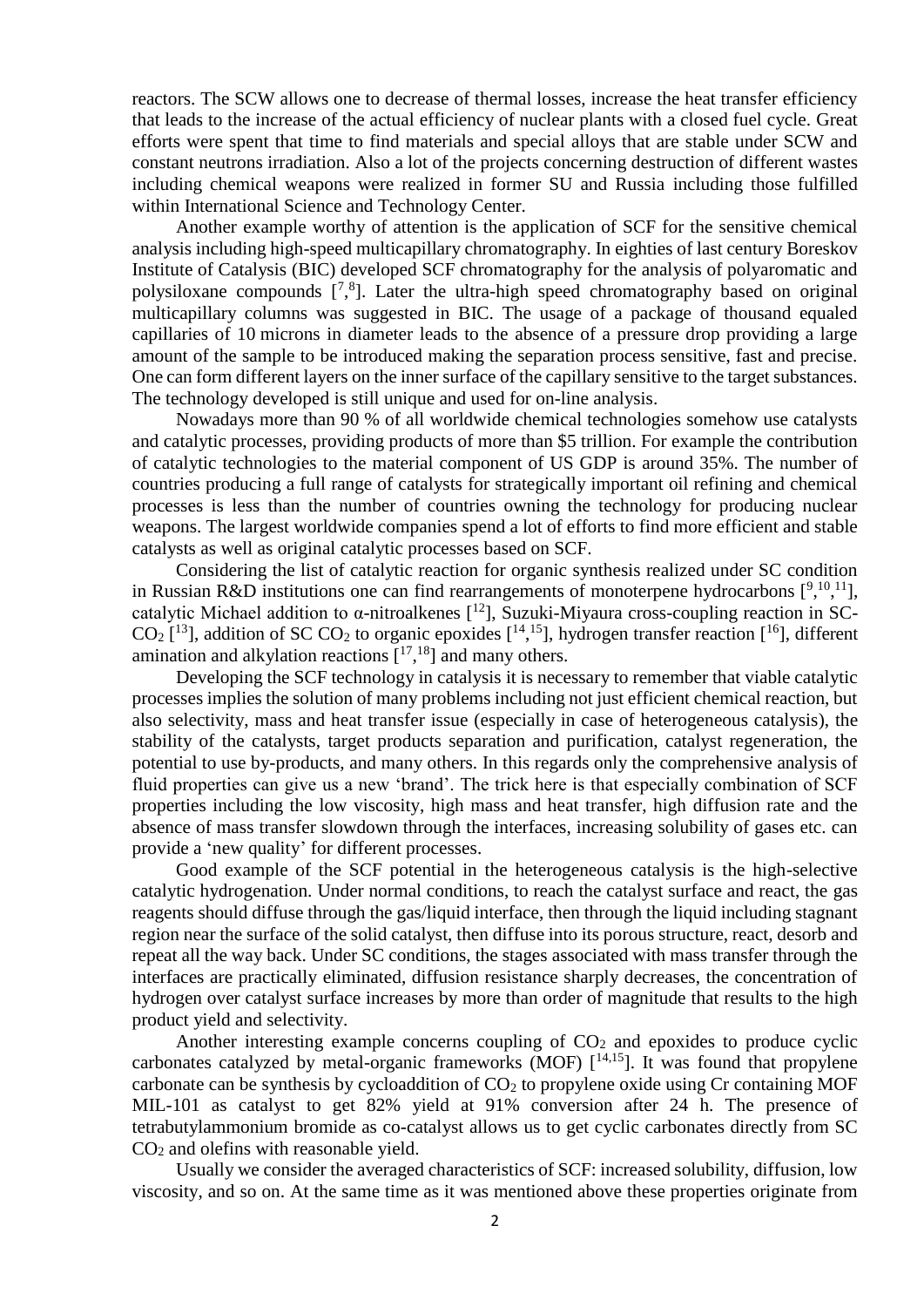specific intermolecular interactions which result to significant differences in the local density, local concentration and other local characteristics of SCF as compare to the conventional liquids. The relatively weak forces under SC condition can move molecules and ions into an energetically favorable position resulting in the inhomogeneous spatial distribution of molecules especially in a multicomponent system.

The local concentration phenomenon is very important issue for heterogeneous catalysis. As a rule a number of competing reactions occur in the system in parallel. The rate of each reaction depends on the pressure, temperature and also the local concentration of reagents. Using the language of kinetics theory, the rate constant of elementary reaction depends on the volume of activated complex (the difference between the molar volume of the transition complex and the sum of the volumes of corresponding reagents). This value can be order of magnitude larger for SCF as compared to the corresponding value for liquids. In case of competing reactions the variation in local concentration can change the reaction mechanism. The local concentration phenomena can be observed via some spectroscopic or resonance techniques *in situ* (Raman, FTIR, NMR or ESR) even in SC water  $[19]$ .

One can change the local concentration 'in the right place and at the right time' changing pressure or temperature. The controllable changes in the chemical composition during the reaction can also lead to the changes of local concentration of some molecules around the others, accelerating some reactions that can lead to the increase of selectivity of the catalytic process. As an example concerning heterogeneous catalysis one can remember the disproportionation of toluene to benzene and xylene on the zeolite catalyst  $[20]$ . Para-xylene easier diffuses into pore structure of zeolite in contrast to ortho- and meta-xylene and therefore dominates in this reaction. Unfortunately the selectivity of para-xylene formation can decrease due to the secondary isomerization on the outer surface of the catalyst. However, the author found the condition to increase the local concentration of toluene molecules around. It prevents adsorption of p-xylene molecules on the outer surface of the catalyst and undesirable reaction.

The local concentration phenomena in SCF should naturally appear at the fluid/solid interface as a consequence of the difference in interaction strength (enthalpy of adsorption) of dissolved molecules and solvent molecules with the solid surface of heterogeneous catalysts. While considering the heterogeneous process the local phenomena can lead to significant changes in the rate of elementary reactions and certain physicochemical processes that can affect the direction and selectivity of the process or even erase the boundary between homogeneous and heterogeneous catalysis at all.

These ideas were used for the hydrogenation of low-grade fuels in  $SC H<sub>2</sub>O$  in the flow regime in the presence of metals for example Zn and Al. This excellent approach was realized by researches from the Institute of Thermophysics  $[2^1, 2^2]$ . It is well known that the oxidation of aluminum in water under normal conditions stops fast due to the formation of the alumina film on the metal surface. The transition into SC state results in the situation then active ions can intensify the oxidation process and extend it into the bulk of the metal. As a result one can get  $H_2$  *in situ* which is solubilized effectively in the SCF leading to the high concentration necessary for the conversion of low-grade fuels. The process can be fine-tuned by the additions of  $SCCO<sub>2</sub>$  that slowdown the  $H_2$  production. The combined effect of hydrogen generation and heat release during the oxidation of metal in SCW leads to the changes of the reaction mechanism and different composition of the products. In particular, it has been shown that the addition of Zn and Al leads to the increase of the yield of light hydrocarbons in several times, gases – up to 10 times, and the decrease of the residue content by a factor of 2-4. Addition of metals leads to a decrease in the characteristic mass of n-alkanes and an increase in the content of aromatic compounds in liquid products of bitumen and coal conversion. A strong effect of Zn additives on the amount of sulfur in the products and the residue of conversion of fuels was found.

SCW is rather harsh environment  $[^{23}]$ . Lower alcohols in SC state can be also considered as perspective media for hydrogen transfer reactions. In homogeneous case the highest yield of hexane-soluble fraction is observed in SC EtOH and PrOH  $[^{24}]$ . Ni-based catalyst allows us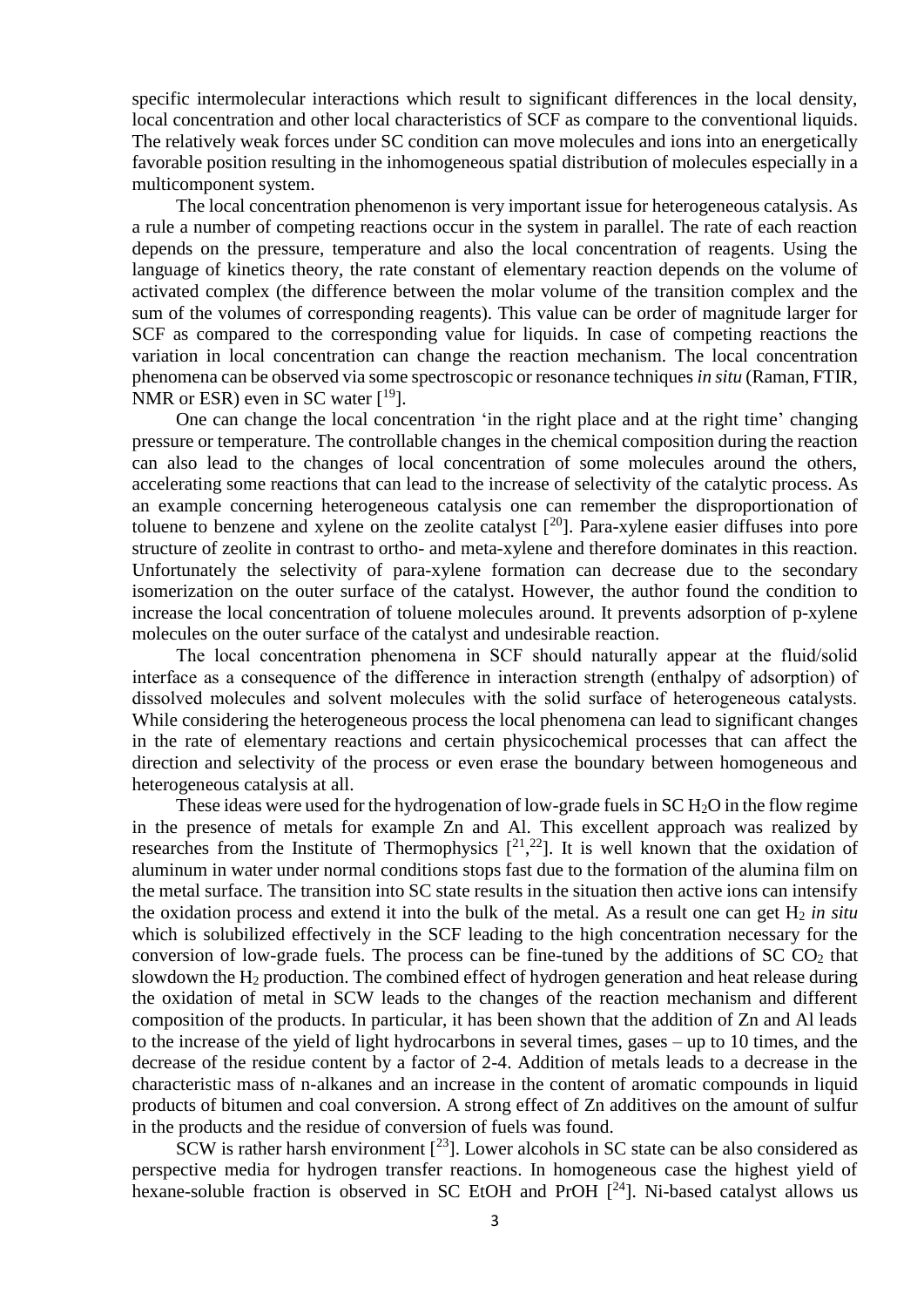completely transform asphaltenes into a hexane or benzene soluble fraction while no residue is observed.

It appeared that reactivity and local concentration of MeOH molecules around silica surface at elevated temperature and pressure is enough to destroy siloxane bonds. This is important for catalysis because methanol takes part in many processes realized in SCF where catalysts are based on silica supports  $[17]$  $[17]$  $[17]$ . Silica is usually considered as chemically inert support. Careful study showed that silica indeed slowly reacts with SC methanol. In 5 hours 4 wt% of silica gel goes into SC fluid. It's not much but noticeable. It's well-known that silica at moderate temperature chemisorbs alcohol molecules well and produce alkoxylation of the surface but without its destroying. At elevated temperature and pressure the methanol has enough reactivity to disrupt silicon-oxygen bond in contrast to other lower alcohols. Mostly TMOS (tetramethyl orthosilicate) are formed during this reaction. The following oligomerization leads to the decrease of apparent silicon quantity in the solution. The situation is reversible and subsequent heating to  $350^{\circ}$ C leads to the TMOS formation.

It appeared that tetramethyl orthosilicate (TMOS) catalyze the methylation of indole in supercritical methanol leading to the high selectivity and conversion  $[^{25}]$ . So one can simply generate the enough homogeneous catalyst (TMOS in this case) in the system comprising quarts, indole and SC-methanol and afterwards remove silica from the system and get almost the same conversion of indole and yield of 3-methylindole. It leads to the mixing mode of catalytic process, high selectivity and actually blurs the borderline between homogeneous and heterogeneous catalysis at elevated temperature and pressure.

Catalysis at elevated temperatures and pressures is not only a 'chemical reaction', but also catalysts, adsorbents, supports and composites that should function and evolve in SCF environments. Therefore the functional material in catalysis should be synthesized for the certain process. We can remember a couple examples form BIC experience. Large attention is paid nowadays to the metal-organic frameworks (MOF) as they are unique material for different processes. At the same time so far there are no processes based of MOF implemented into the large industry. The problem is that MOF is mostly obtained in the form of fine powder which extremely difficult to pack into pellets. It blocks the development and implementation of any efficient processes in flow regime and blanks the most advantages and unique properties of the MOFs.

BIC has great experience in the production of aerogels for the needs of physics as one of the largest producer of aerogels for the Cherenkov detectors  $[26,27]$ . At the same time in spite all capabilities there is still no application of aerogels in the real catalytic processes. Recently we suggested the way to synthesize MOF composite using aerogel as a matrix  $[28]$ . An original method was developed which allowed us to disperse MOF in aerogel matrix preserving structure and unique properties of MOF as well as availability of active centers. It was demonstrated for the first time that composite obtained can work in flow type processes as catalyst  $[2^9]$  or highly efficient stationary phase for conventional liquid chromatographic separation of organic molecules.

There is another popular approach for the synthesis of functional materials using supercritical fluids - supercritical antisolvent system (SAS). There are few outstanding examples of how SAS can give us catalysts with unique activity and selectivity. However so far SAS was applied to prepare oxide catalysts only with relatively low specific surface area and was not used for the synthesis of metal based catalysts. Recently we suggested an original method to disperse the catalyst precursors together with the oxide sols, which form matrix needed for stabilization of metal nanoparticles  $[30]$ . As a result, we get high metal loading simultaneously with high dispersion of the supported metal phase, the availability of active sites for the reagents, no phase separation in case of bimetallic particles and thermal stability of the system  $\lceil$ <sup>31</sup>]. It was shown that this approach allows us to get stable and more active catalyst for example for deoxygenation of biofuels.

In conclusion, to use efficiently SCF for heterogeneous catalysis, synthesis the catalysts and related materials it's necessary to start from the catalytic processes, analyze its peculiarities at atomic and molecular level that implies the application of physical methods *in situ*.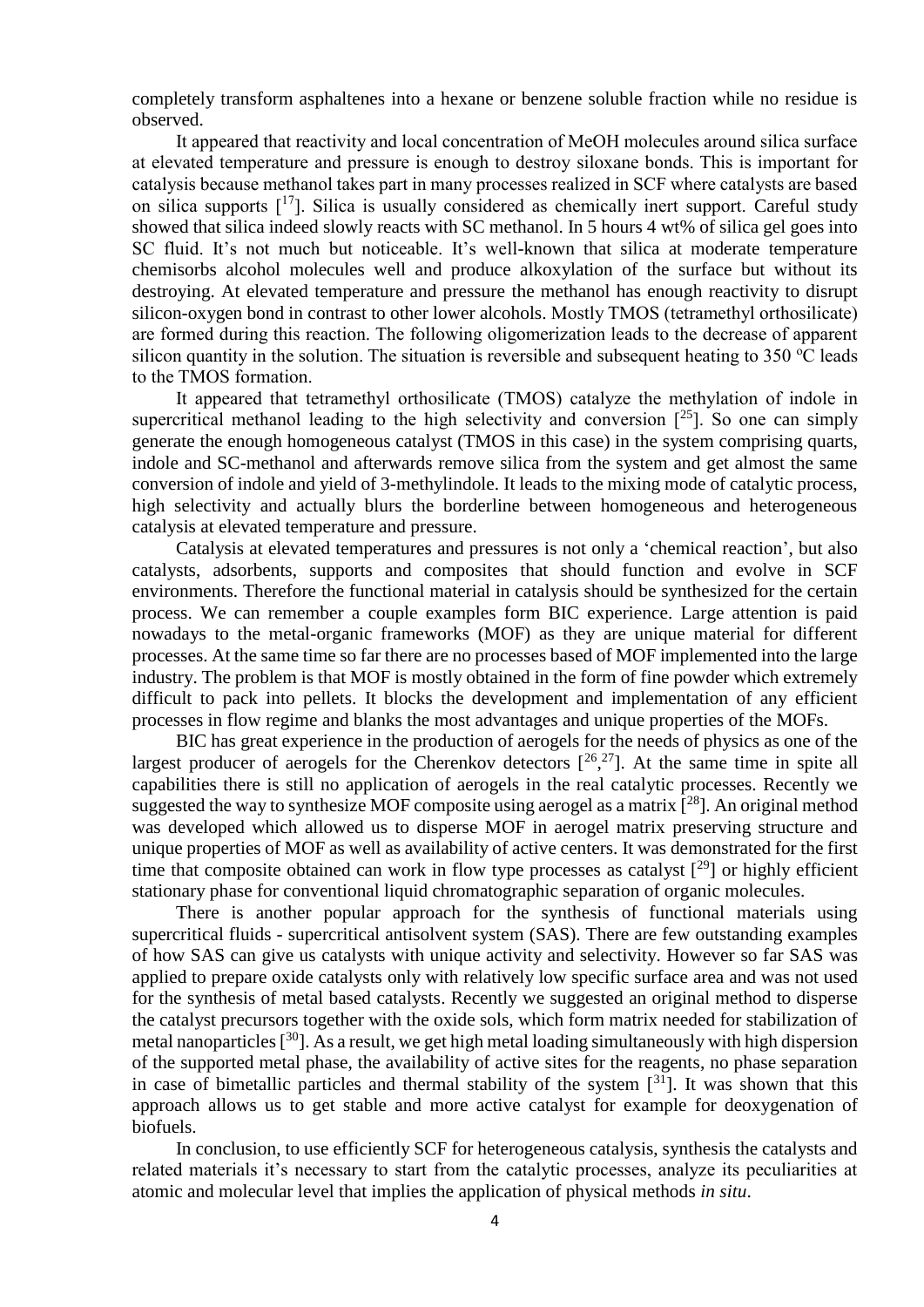## **REFERENCES**

- 1. PATASHINSKII A.Z., POKROVSKII V.L., Second Order Phase Transitions in a Bose Fluid, Soviet Physics JETP, Vol. 19, 1964, p. 677
- 2. POKROVSKII V.L., Similarity hypothesis in the theory of phase transitions, Sov. Phys. Usp., Vol. 11, 1968, p. 66
- 3. FRENKEL J., Kinetic Theory of Liquids, Peter Smith publisher, Inc., 1984
- 4. GORBATY Yu.E., DEMIANETS Yu.N., An X-ray study of the effect of pressure on the structure of liquid water, Molecular Physics, Vol. 55, 1985, p. 571
- 5. OKHULKOV A.V., DEMIANETS Yu.N., GORBATY Yu.E., X‐ray scattering in liquid water at pressures of up to 7.7 kbar: Test of a fluctuation model, J. Chem. Phys., Vol. 100, 1994, p. 1578
- 6. GORBATY Yu.E., DEMIANETS Yu.N., The pair-correl.Ation functions of water at a pressure of 1 000 bar in the temperature range 25–500°C, Chem. Phys. Lett., Vol. 100, 1983, p. 450
- 7. АБОРНЕВ С.И., МАЛАХОВ В.В., СИДЕЛЬНИКОВ В.Н., Сборник Научное приборостроение. Автоматизация научных исследований. Ленинград, «НАУКА», 1988, стр. 11-14.
- 8. АБОРНЕВ С.И., МАЛАХОВ В.В., СИДЕЛЬНИКОВ В.Н., Оптимизация условий разделения в методе сверхкритической флюидной хроматографии на примере анализа высококипящих ароматических углеводородов, Изв. СО РАН, сер. хим., 1990, стр.10-13
- 9. YERMAKOVA A., CHIBIRYAEV A.M., KOZHEVNIKOV I.V., MIKENIN P.E., ANIKEEV V.I., Thermal isomerization of  $\alpha$ -pinene in supercritical ethanol, Chem. Eng. Sci., Vol. 62, 2007, p. 2414– 2421
- 10. YERMAKOVA A., CHIBIRYAEV A.M., KOZHEVNIKOV I.V., ANIKEEV V.I., The kinetics of thermal isomerization of β-pinene and a mixture of β- and α-pinenes in supercritical ethanol, J. Supercrit. Fluids, Vol. 45, 2008, p. 74–79
- 11. YERMAKOVA A., CHIBIRYAEV A.M., KOZHEVNIKOV I.V., ANIKEEV V.I., High-pressure thermolysis of sulfate turpentine, J. Supercrit. Fluids, Vol. 48, 2009, p. 139–145
- 12. KUCHUROV I.V., NIGMATOV A.G., KRYUCHKOVA E.V., KOSTENKO A.A., KUCHERENKO A.S., ZLOTIN S.G., Stereodivergent Michael addition of diphenylphosphite to α-nitroalkenes in the presence of squaramide-derived tertiary amines: an enantioselective organocatalytic reaction in supercritical carbon dioxide, Green Chem., Vol. 16, 2014, p. 1521–1526
- 13. KUCHUROV I.V., VASIL'EV A.A., ZLOTIN S.G., The Suzuki–Miyaura cross-coupling of bromoand chloroarenes with arylboronic acids in supercritical carbon dioxide, Mendeleev Com., Vol. 20, 2010, p. 140–142
- 14. ZALOMAEVA O.V., CHIBIRYAEV A.M., KOVALENKO K.A., KHOLDEEVA O.A., BALZHINIMAEV B.S., FEDIN V.P., Cyclic Carbonates Synthesis from Epoxides and  $CO<sub>2</sub>$  over Metal–Organic Framework Cr-MIL-101, J. Catalysis, Vol. 298, 2013, p. 179–185
- 15. ZALOMAEVA O.V., MAKSIMCHUK N.V., CHIBIRYAEV A.M., KOVALENKO K.A., FEDIN V.P., BALZHINIMAEV B.S., Synthesis of Cyclic Carbonates from Epoxides or Olefins and CO<sub>2</sub> Catalyzed by Metal-Organic Frameworks and Quaternary Ammonium Salts, J. Energy Chem., Vol. 22, 2013, p. 130–135
- 16. SIVCEV V.P., KORCHAGINA D.V., SUSLOV E.V., VOLCHO K.P., SALAKHUTDINOV N.F., ANIKEEV V.I., Efficient reduction of nitroarenes using supercritical alcohols as a source of hydrogen in flow-type reactor in the presence of alumina, J. Supercrit. Fluids, Vol. 86, 2014, p. 137
- 17. CHIBIRYAEV A.M., KOZHEVNIKOV I.V., MARTYANOV O.N., High-temperature reaction of SiO<sup>2</sup> with methanol: Nucleophilic assistance of some N-unsubstituted benzazoles, Appl. Catal. A: Gen., Vol. 456, 2013, p. 159–167
- 18. LYUBIMOV S.E., KUCHUROV I.V., VASIL'EV A.A., TYUTYUNOV A.A., KALININ V.N., DAVANKOV V.A., ZLOTIN S.G., The use of a new carboranylamidophosphite ligand in the asymmetric Pd-catalysed allylic alkylation in organic solvents and supercritical carbon dioxide, J. Organomet. Chem., Vol. 694, 2009, p. 3047–3049
- 19. TRUKHAN S.N., YUDANOV V.F., MARTYANOV O.N., Electron spin resonance of VO<sup> $(2+)$ </sup> radicalion in sub- and supercritical water, J. Supercritical Fluids, Vol. 57, 2011, p. 247; TRUKHAN S.N., YUDANOV V.F., MART'YANOV O.N., The effect of clustering of  $VO^{2+}$  ions in sub- and supercritical water. An in situ EPR study, Russian J. Phys. Chem. B, Vol. 7, 2013, p. 924 – 931